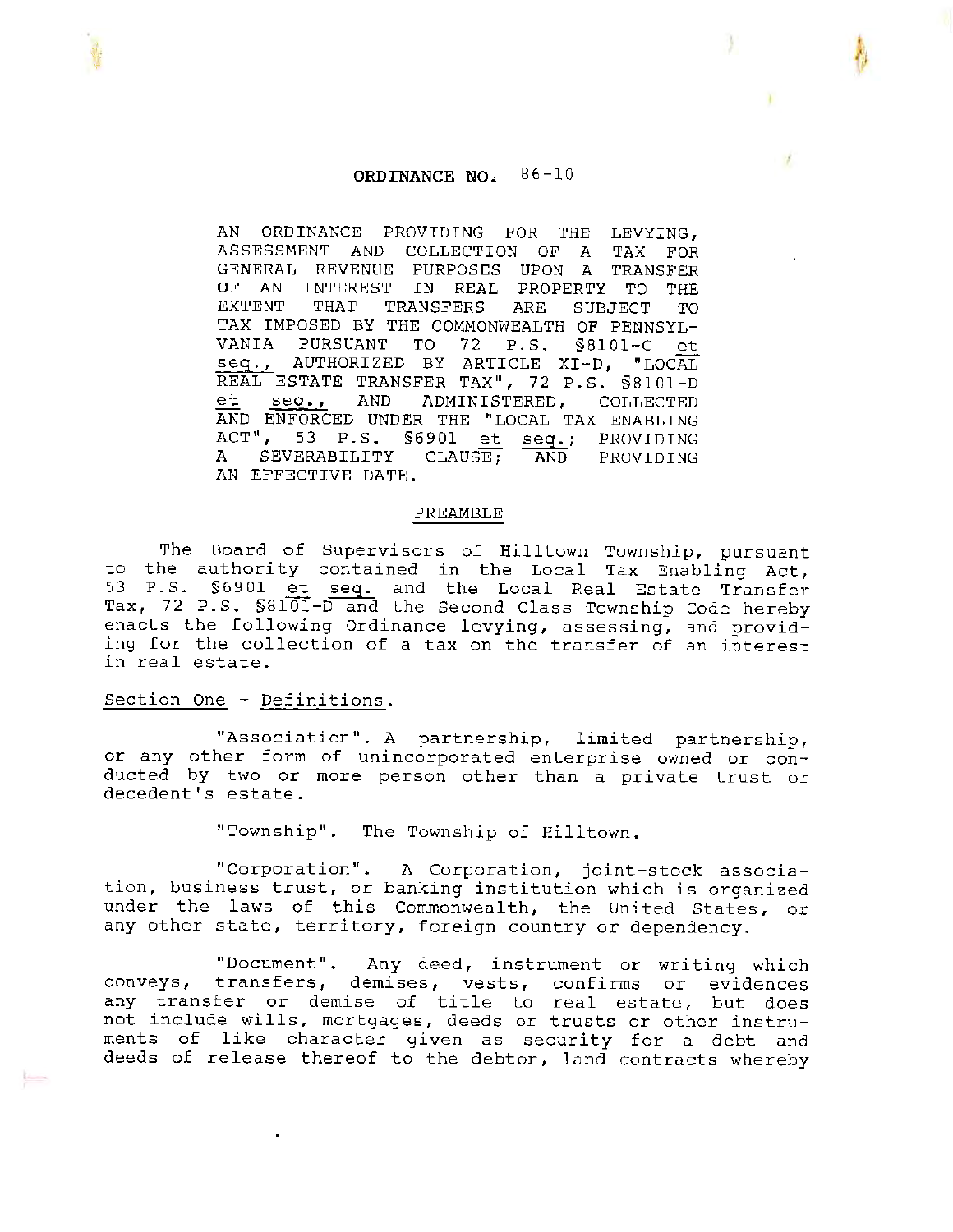the legal title does not pass to the grantee until the total consideration specified in the contract has been paid or any cancellation thereof unless the consideration is payable over a period of time exceeding thirty years, or instruments which solely grant, vest or confirm a public utility easement. "Document" shall also include a declaration of acquisition required to be presented for recording under §108 of this ordinance.

 $\ddot{\bullet}$ 

"Family Farm Corporation". A corporation of which at least seventy-five percent (75%) of its assets are devoted to the business of agriculture and at least seventy-five (75%) of each class of stock of the corporation is continuously owned by members of the same family. The business of agriculture shall not be deemed to include:

/ {l) Recreational activities such as, but not limited to, hunting, fishing, camping, skiing, show competition or racing;

( 2} The raising, breeding or training of game animals or game birds, fish, cats, dogs or pets or animals<br>intended for use in sporting or recreational activities: in sporting or recreational activities;

- (3) Fur farming;
- (4) Stockyard and slaughterhouse operations;

or

 $(5)$  Manufacturing of any kind. processing operations

"Members of the Same Family". Any individual, such individual's brothers and sisters, the brothers and sisters of such individual's parents and grandparents, the ancestors and lineal descendents of any of the foregoing, a spouse of any of the foregoing, and the estate of any of<br>the foregoing. Individuals related by the half-blood or Individuals related by the half-blood or legal adoption shall be treated as if they were related by the whole-blood.

"Persons". Every natural person, association, or corporation. Whenever used in any clause prescribing and imposing a fine or imprisonment, or both, the term "person" as applied to associations, shall include the responsible members or general partners thereof, and as applied to corporations, the officers thereof.

 $- 2 -$ 

÷.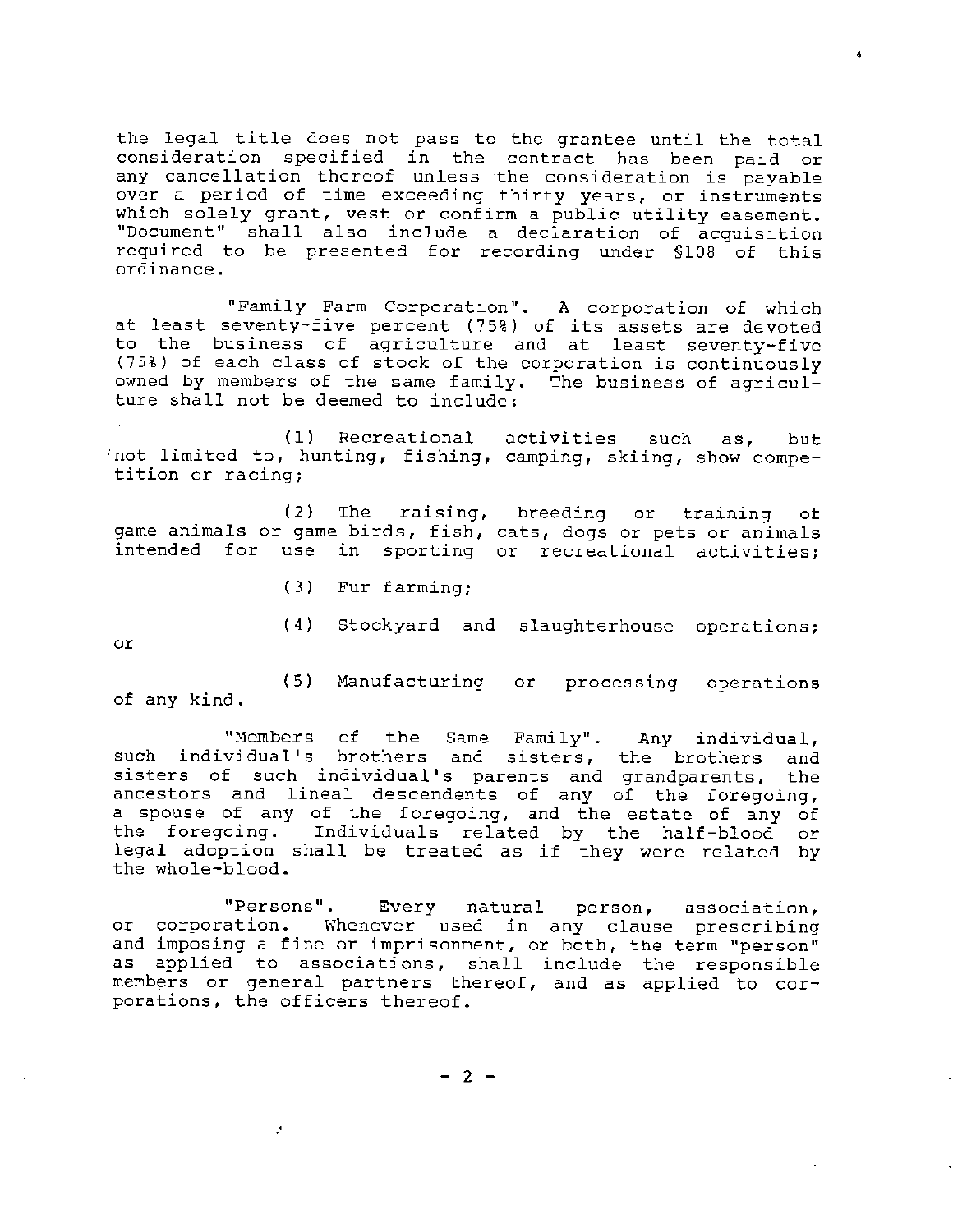# "Real Estate <sup>11</sup> •

lands, tenements or hereditaments within the Township, including without limitation buildings, structures, fixtures, mines, minerals, *oil,* gas, quarries, structures, *interety*, mines, minerars, oir, gas, quarries, and other improvements, immovable or interests which by custom, usage or law pass with a conveyance of land, but excluding permanently attached machinery and equipment in an industrial plant.

(2) A Condominium Unit.

( 3) A tenant-Stockholder's interest in a cooperative housing corporation, trust or association under a proprietary lease or occupancy agreement.

"Real Estate Company". A corporation or association which is primarily engaged in the business of holding, selling anson so primatily engaged in the babiness of hotding, seffing<br>or leasing real estate, ninety percent (90%) or more of the or idealing idea escare, hinety percent (50%) of more of the<br>ownership interest in which is held by thirty-five or fewer persons and which:

(1) derives sixty percent (60%) or more of its annual gross receipts from the ownership or disposition of real estate; or

(2) holds real estate, the value of which comprises ninety percent {90%) or more of the value of its entire tangible asset holdings exclusive of tangible assets which are freely transferable and actively traded as an established market.

"Title to Real Estate". ( 1) Any interest in real estate which endures for a period of time, the termination of which is not fixed or ascertained by a specific number of years, including without limitation an estate in fee simple, or perpetual leasehold; or

( 2) Any interest in real estate enduring for a fixed period of years but which, either by reasons of the length of the term or the agent of a right to extend the term by renewal or otherwise, consists of a group of rights approximating those of an estate in fee simple, life estate or perpetual leasehold, including without limitation a leasehold interest or possessory interest under a lease or occupancy agreement for a term of thirty ( 30} years or more or a leasehold interest or possessory interest in real estate *in* which the lessee has equity.

- 3 -

уX,

L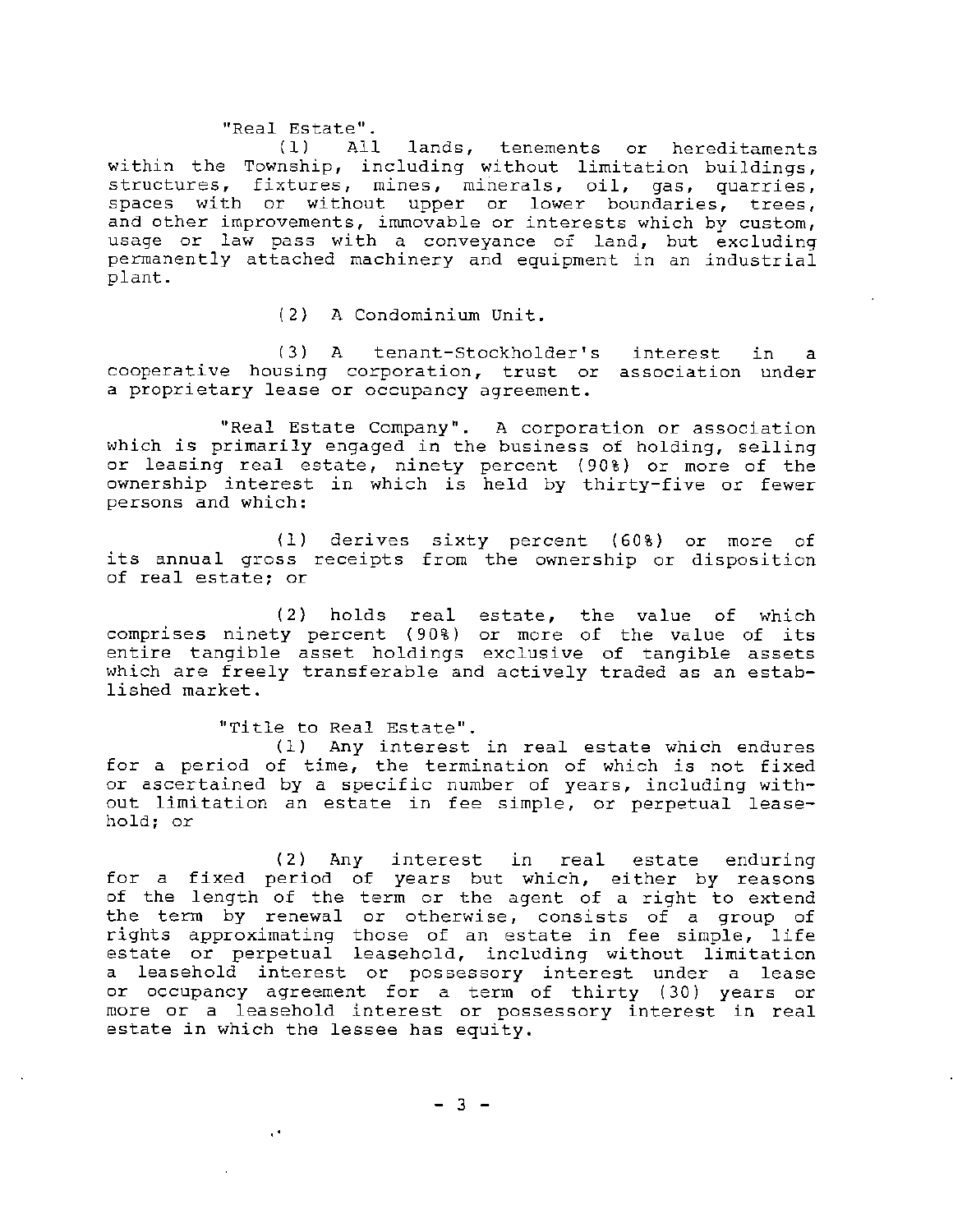"Transaction". The making, executing, delivering, accepting, or presenting for recording of a document.

"Value ".

 $(1)$  In the case of any bona fide sale of real estate at arm's length for actual monetary worth, the real estate at arm s length for actual monetary worth, the<br>amount of the actual consideration therefor, paid or to be paid, including liens or other encumbrances thereon existing paid, including from or centr embandednots encrean embanning<br>before the transfer and not removed thereby, whether or not the underlying indebtedness is assumed, and ground rents,<br>or a commensurate part thereof where such liens or other or a commensurate part thereof where such liens or other<br>encumbrances and ground rents also encumbered or are charged encumprances and ground rents also encumpered of are charged<br>against other real estate: Provided, that where such documents shall set forth a nominal consideration, the "value" thereof shall be determined from the price set forth in or actual consideration for the contract of sale;

(2) In the case of a gift, sale by execution upon a judgment or upon the foreclosure of a mortgage by apon a judgment of apon the referreduce of a meregage  $z_f$  a judicial officer, transactions without consideration or a judicial officer, cransactions without consideration of<br>for consideration less than the actual monetary worth of the real estate, a taxable lease, an occupancy agreement, a leasehold or possessory interest, any exchange of properties, or the real estate of an acquired company, the actual monetary worth of the real estate determined by adjusting the assessed value of the real estate for local real estate tax purposes for the common level ratio factor developed by the Pennsylvania Department of Revenue for Pennsylvania realty transfer tax base calculations as established by the State Tax Equalization Board;

( 3) In the case of an easement or other interest in real estate the value of which is not determined under clause (1) or  $(2)$ , the actual monetary worth of such interest; or

(4) The actual consideration for or actual monetary worth of any executory agreement for the construction of buildings, structures or other permanent improvements to real estate between the grantor and other persons existing before the transfer and not removed thereby or between the grantor, the agent or principle of the grantor of a related corporation, association or partnership and the grantee existing before or effective with the transfer.

 $- 4 -$ 

 $\ddot{\phantom{0}}$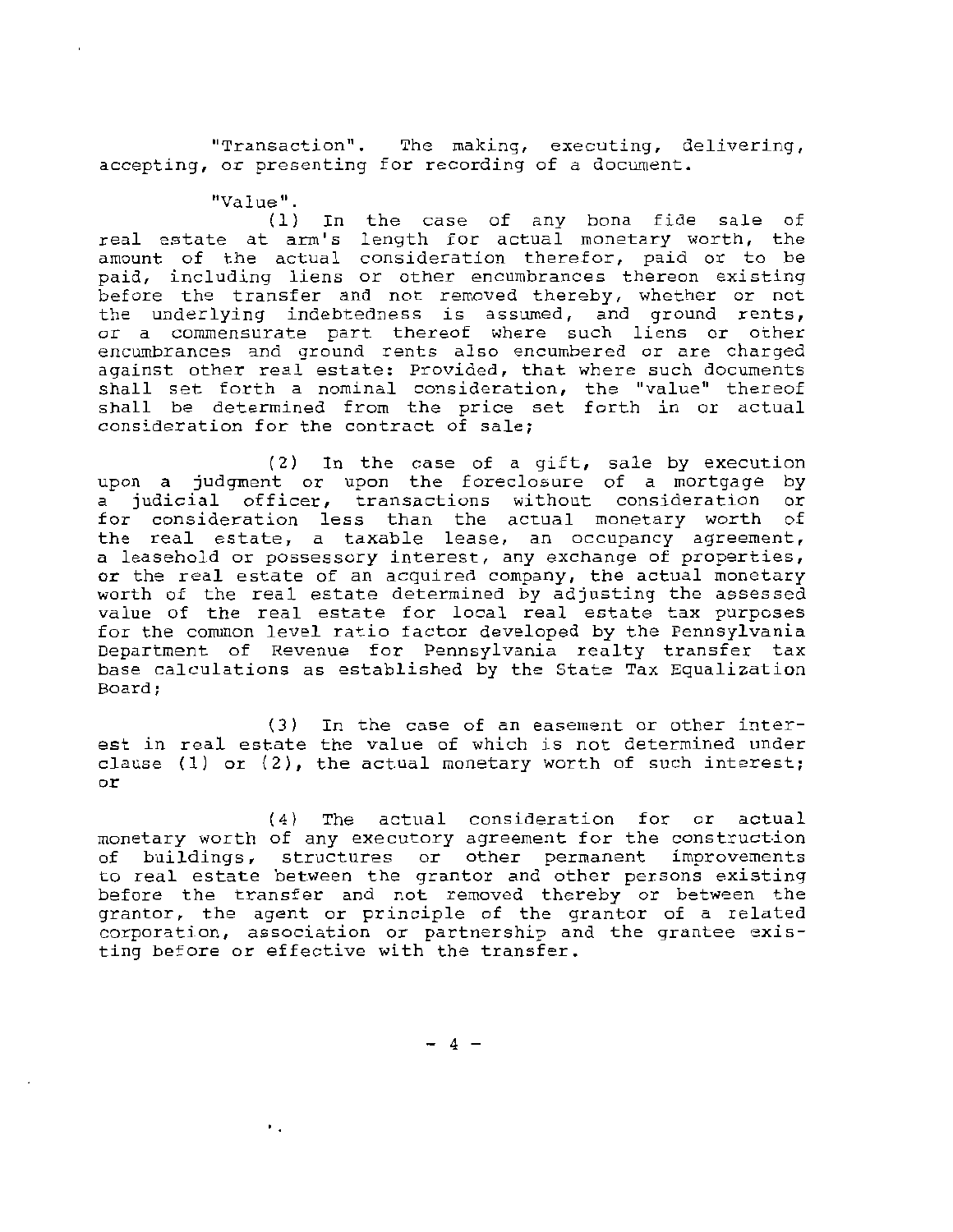## Section Two - Imposition of Tax; Interest.

(a) Every person who makes, executes, delivers,<br>accepts or presents for recording any document or in whose behalf any document is made, executed, delivered, accepted or presented for recording, shall be subject to pay for an in respect to the transaction or any part thereof, a tax at the rate of one percent ( 1%) of the value of the real estate represented by such document, which tax shall be payable at the earlier of the time the document is presented for recording or within thirty (30) days of acceptance of such document or within thirty ( 30) days of becoming an acquired company.

(b) The payment of the tax imposed herein shall be evidenced by the affixing of an official stamp or writing by the Recorder of Deeds whereon of the tax, the amount of the tax collecting agent shall be set forth. the date of the payment and the signature of the

( c) It is the intent of this Ordinance that the entire burden of the tax imposed herein on a person or transfer entifie builden of the tax imposed hetern on a person of cransfer<br>shall not exceed the limitations prescribed in The Local Enabling Act, Act of December 31, 1965, P.L. 1257, 53 P.S. shall not exceed the limitations prescribed in The Local<br>Enabling Act, Act of December 31, 1965, P.L. 1257, 53 P.S.<br>\$6901 et seq., so that if any other political subdivision<br>shall impose or hereafter shall impose such tax  $$6901$  et seq., so that if any other political subdivision<br>shall impose or hereafter shall impose such tax on the same person or transfer then the tax levied by Hilltown Township under the authority of that Act shall during the time such duplication of the tax exists, except as hereinafter otherwise provided, be one-half  $\left(\frac{1}{2}\right)$  of the rate and such one-half  $\left(\frac{1}{2}\right)$ rate shall become effective without any action on the part of the Township provided, however, that the Township and any other political subdivision which impose such tax on the same person or transfer may agree that, instead of limiting their respective rates to one-half  $(\frac{1}{2})$  of the rate herein provided, they will impose respectively different rates, the total of which shall not exceed the maximum rate permitted under "The Local Tax Enabling Act".

(d) If for any reason the tax is not paid when due, interest at the rate in effect at the time the tax is due, shall be added and collected.

## Section Three - Exempt Parties.

The United States, the Commonwealth, or any of The United States, the Commonwealth, of any of<br>their instrumentalities, agencies or political subdivision cheit instrumentalities, agencies of political subdivision<br>shall be exempt from payment of the tax imposed by this article.

 $-5 -$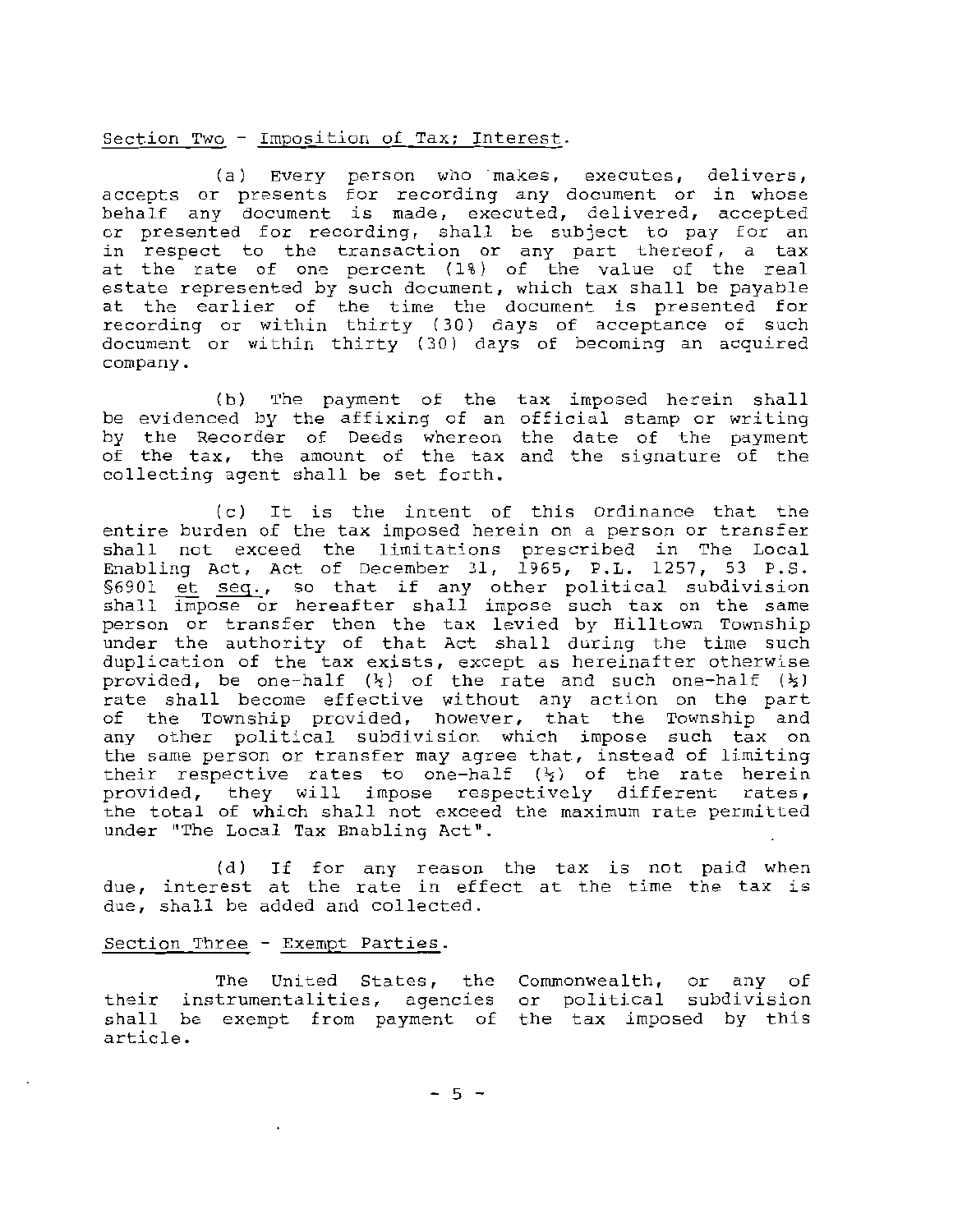The exemption of such governmental bodies shall not, however, relieve any other party to a transaction from liability for the tax.

## Section Four - Excluded Transactions.

The tax imposed by Section Two shall not be imposed upon:

(1)· A transfer to the Commonwealth, or to any of its instrumentalities, agencies or political subdiviany of fest instrumentaticles, agencies of political subdivi-<br>sion, by gift, dedication or deed in lieu of condemnation or deed of confirmation in connection with the condemnation proceedings, or a reconveyance by the condemnation body of the property condemned to the owner of record at the time of condemnation which reconveyance may include property fine adjustments provided said reconveyance is made within one {l) year from the date of condemnation.

(2) A document which the Township is prohibited from taxing under the Constitution or . statues of the United States.

(3) A conveyance to a municipality, township, school district or county pursuant to acquisition by the municipality, township, school district or county of a tax delinquent property at sheriff sale or tax claim bureau sale.

(4) A transfer for no or nominal actual consideration which corrects or confirms a transfer previously recorded, but which does not extend or limit existing record legal title or interest.

{5) A transfer of division in kind for no or nominal actual consideration of property passed by testate or intestate succession and held by cotenants; however, if any of the parties take shares greater in value than their undivided interest, tax is due on the excess.

{ 6) A transfer between husband and wife, between persons who were previously husband and wife who have since been divorced, provided the property or interest therein subject to such transfer was acquired by the husband and wife or husband or wife prior to the granting of the final decree in divorce, between parent and child or the spouse of such child, between brother or sister or spouse of a brother or sister, and between a grandparent and grand-

 $\ddot{\phantom{0}}$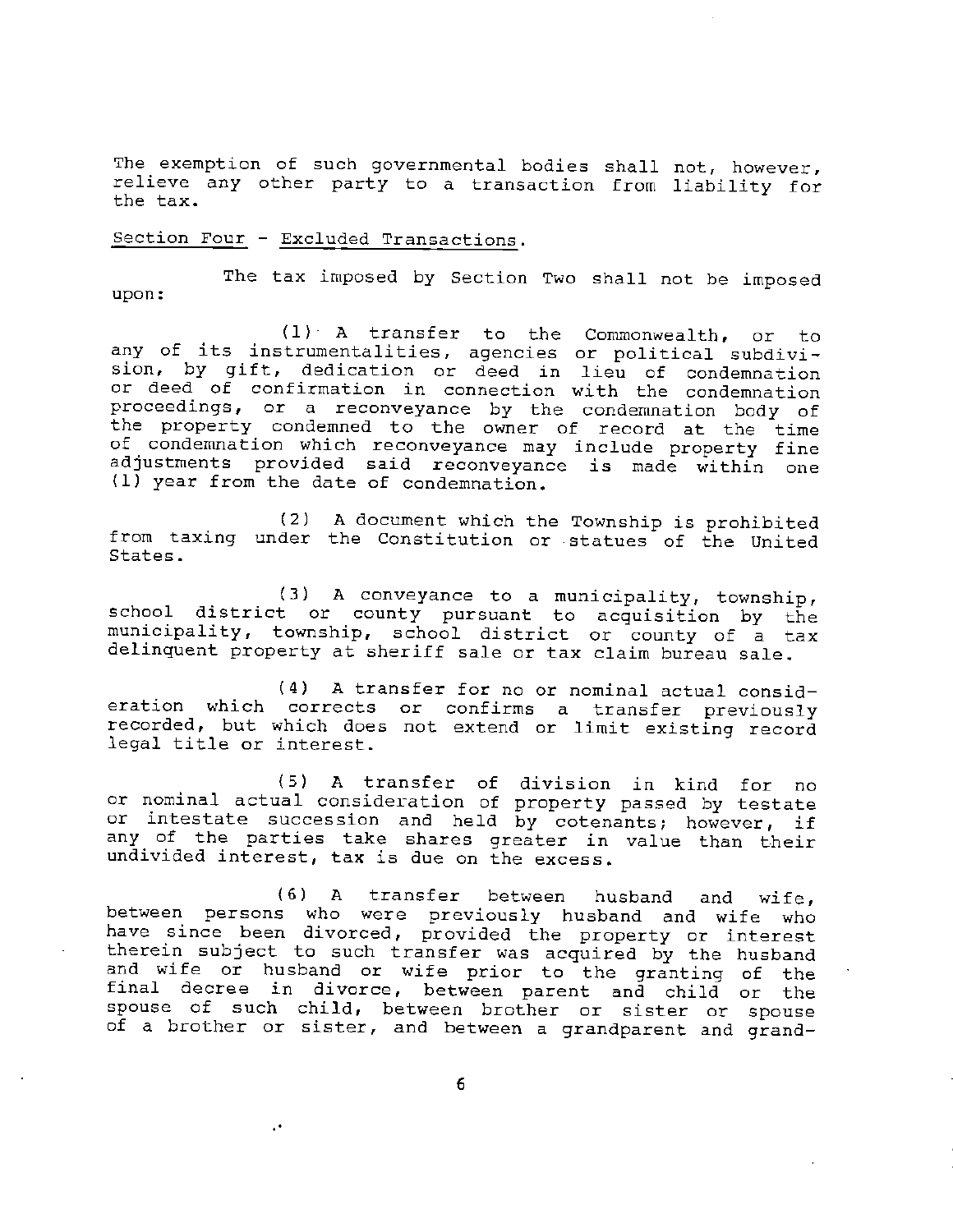child or the spouse of such grandchild, except that a subsequent transfer by the grantee within one (1) year shall be subject to tax as if the grantor were making such transfer.

(7) A transfer for no or nominal actual consideration of property passing by testate sideration of property passing by ecseate decedent's devisee or heir. nominal actual con-<br>or intestate succesa decedent to the

 $(8)$  A transfer for no or nominal actual consideration to a trustee of an ordinary trust where the transfer was made directly from the grantor to all of the possible beneficiaries, whether or not such beneficiaries are contingent or specifically named. No such exemption shall be granted unless the Recorder of Deeds is presented with a copy of the trust instrument that clearly identifies the grantor and all possible beneficiaries.

sideration from a trustee to a beneficiary of an ordinary t rust . (9) A transfer for no or nominal actual con-

 $(10)$  A transfer no or nominal actual consideration from a trustee to successor trustee.

 $(11)$  A transfer  $(i)$  for no or nominal actual consideration between principal and agent or straw party; or (ii) from or to an agent or straw party where, if the agent or straw party were his principal, no tax would be imposed under this article.

Where the document by which title is acquired by a grantee or statement of value fails to set forth that the property was acquired by the grantee from, or for the benefit of, his principal, there is a rebuttable presumption that the property is the property of the grantee in his individual capacity if the grantee claims an exemption from the taxation under this clause.

 $(12)$  A transfer made pursuant to the statutory merger or consolidation of a corporation or statutory division of a nonprofit corporation, exception where the department reasonably determines that the primary intent for such merger, consolidation or division is avoidance of the tax imposed by this article.

 $(13)$  A transfer from a corporation or association of real estate held of record in the name of the corpora-

 $-7 -$ 

 $\ddot{\phantom{a}}$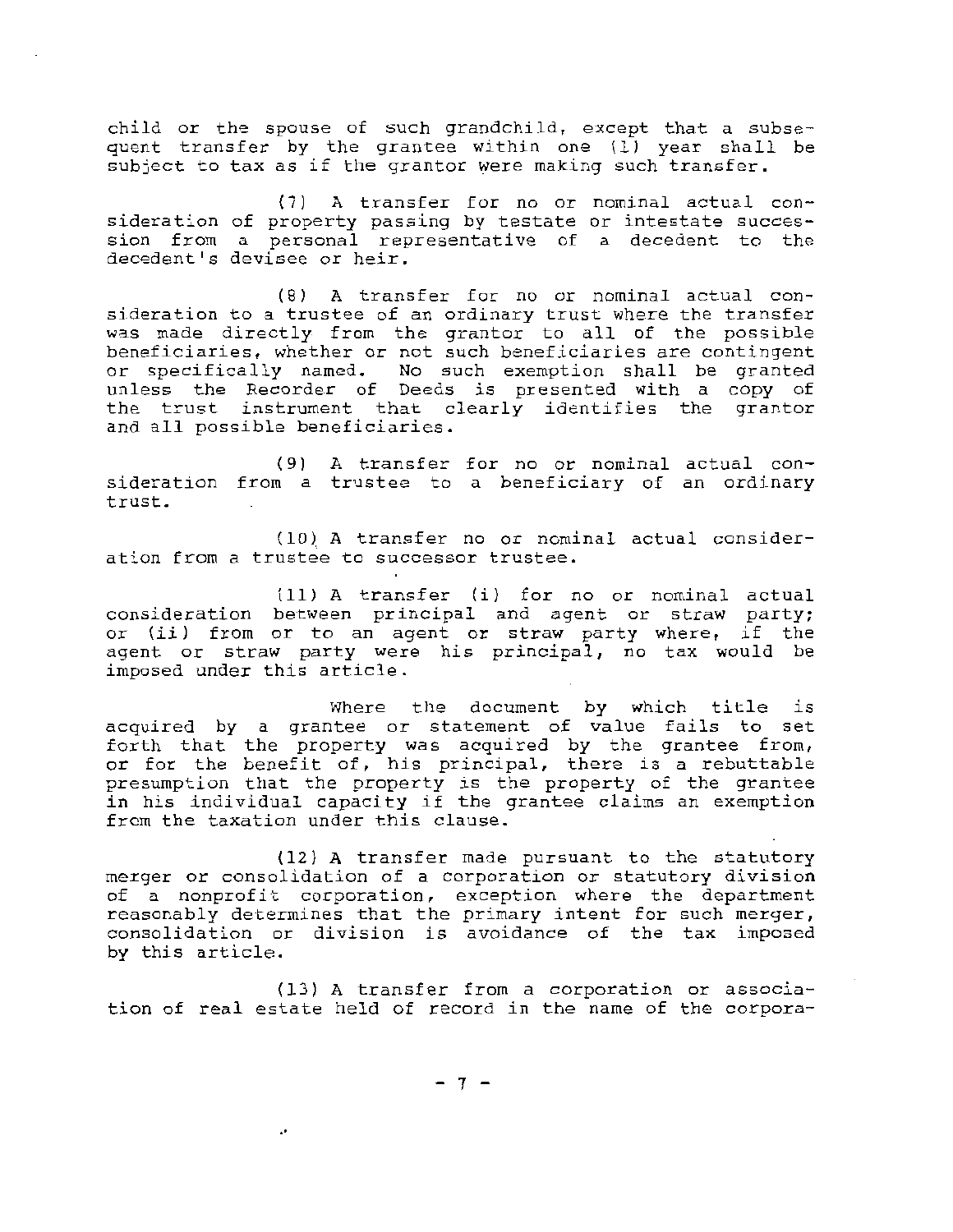tion or association where the grantee owns stock of the corporation or an interest in the association in the same proportion as his interest in or ownership of the real estate being conveyed and where the stock of the corporation or the interest in the association has been held by the grantee for more than two (2) years.

(14) A transfer from a nonprofit industrial development agency or authority to a grantee of property conveyed by the grantee to that agency or authority as security for a debt or the grantee or a transfer to a nonprofit industrial development agency or authority.

(15) A transfer from a nonprofit industrial development agency or authority to a grantee purchasing directly from it, but only if: (i) the grantee shall directly use such real estate for the primary purpose of manufacturing,<br>fabricating, compounding, processing, publishing research fabricating, compounding, processing, publishing and development, transportation, energy conversion, energy production, pollution control, warehousing or agriculture; and {ii) the agency or authority has the full ownership interest in the real estate transferred.

( 16) A transfer by a mortgagor to the holder of a bona fide mortgage in default in lieu of a foreclosure or a transfer pursuant to a judicial sale in which the success- ful bidder is the bona fide holder of a mortgage, unless the holder assigns the bid to another person.

(17) Any transfer between religious organizations or other bodies or persons holding title for a religious organization if such real estate is not being or has not been used by such transferor for commercial purposes.

(18) A transfer to a conservancy which possesses a tax exempt status pursuant to Section 50l(c)(3) of the Internal Revenue Code of 1954, (68A Stat. 3, 26 U.S.C. §501(c)(3) and which has as its primary purpose preservation of land for historic, recreational, scenic, agricultural or open space opportunities.

(19} A transfer of real estate devoted to the business of agriculture to a family farm corporation by a member of the same family which directly owns at least seventy-five percent (75%) of each class of the stock thereof.

(20) A transfer between member of the same family of an ownership interest in a real estate company or family farm corporation.

 $-8 -$ 

÷

 $\mathbb{L}$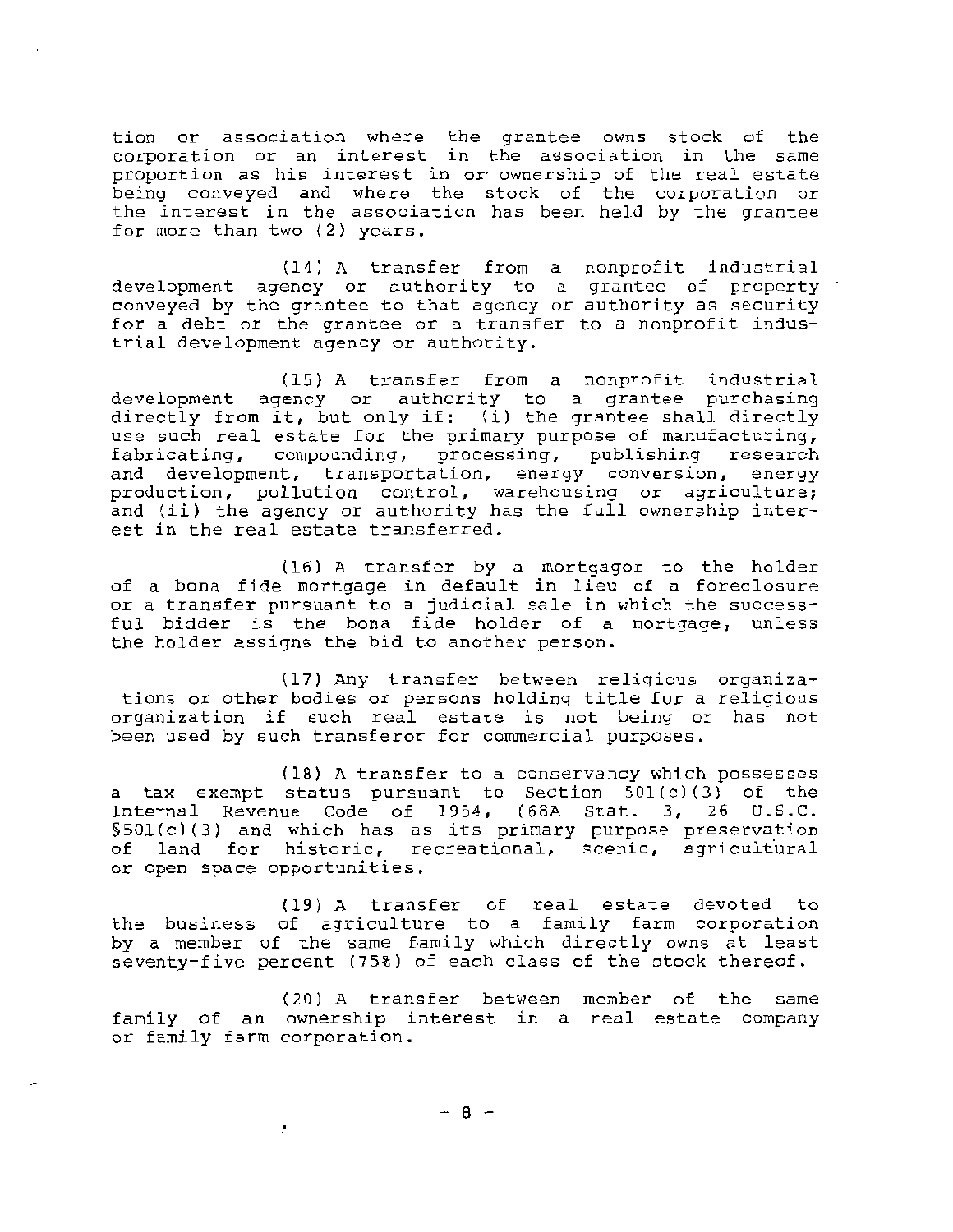(21) A transaction wherein the tax due is one dollar (\$1.00) or less.

(22) Leases for the production or extraction of coal, oil, natural gas or minerals and assignments thereof.

In order to exercise any exclusion provided in this Section, the true, full and complete value of the transfer shall be shown on the statement of value. A copy of the Pennsylvania Realty Transfer Tax Statement of Value may be submitted for this- purposes. For leases of coal, may be submitted for this purposes. For feases of Coal,<br>oil, natural gas or minerals, the statement of value may be limited to an explanation of the reason such document is not subject to tax under this Ordinance.

## Section Five - Documents Relating to Associations or Corpora-<br>tions and Members, Partners, Stockholders Members, Partners, Stockholders or Stockholders Thereof.

Except as otherwise provided in Section Four, documents which make, confirm or evidence any transfer or demise of title to real estate between associations or corporations and the members, partners, shareholders or stockholders thereof are fully taxable. For the purposes of this article, corporations and associations are entities separate from their members, partners,·stockholders or shareholders.

## Section Six - Acquired Company.

÷.

r

(a) A real estate company is an acquired company upon a change in the ownership interest in the company, however, effected, if the change does not affect the continuity of the company; and of itself or together with prior changes has the effect of transferring, directly or indirectly, ninety percent {90%} or more of the total ownership interest in the company within a period of three (3) years.

· (b) With respect to real estate acquired after February 16, 1986, a family farm corporation is an acquired company when, because.of voluntary or involuntary dissolution, it ceases to be a family farm corporation or when, because of issuance or transfer of stock or because of acquisition or transfer of assets that are devoted to the business of agriculture, it fails to meet the minimum requirements of a family farm corporation under this Ordinance.

 $-9 -$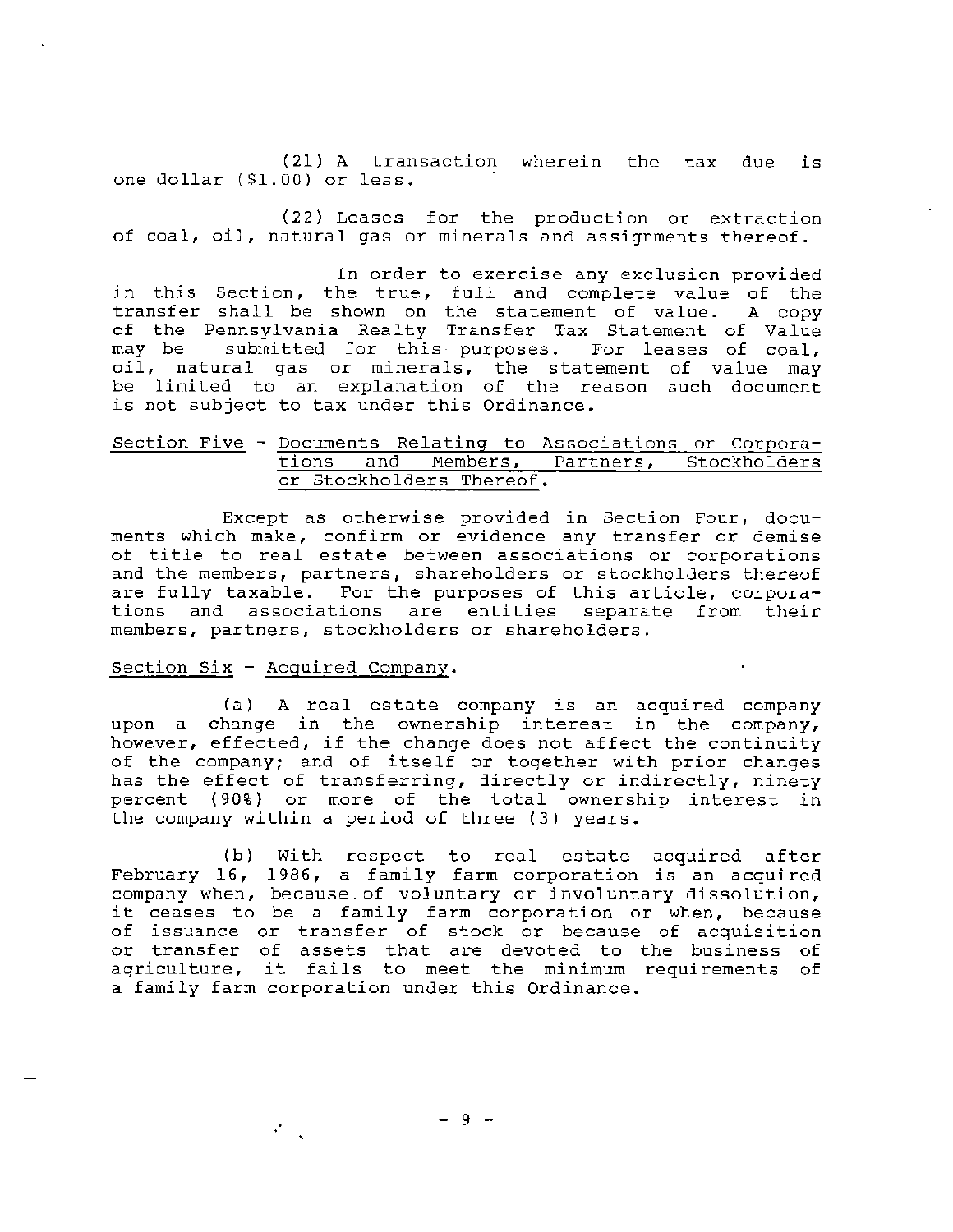(c} Within thirty (30) days after becoming an acquired company, the company shall present a declaration of acquisition with the recorder of each county in which it holds real estate for the affixation of documentary stamps and recording. Such declaration shall set forth the value of real estate holdings of the acquired company in such count. A copy of the Pennsylvania Realty Transfer Tax Declaration of Acquisition may be submitted for this purpose.

## Section Seven - Credits Against Tax.

(a) where there is a transfer of a residential property by licensed real estate broker which property was transferred to him within the preceding year as consideration for the purchase of other residential property, a credit for the amount of the tax paid at the time of the transfer to him shall be given to him toward the amount of the tax due upon the transfer.

(b) Where there is a transfer by the builder of residential property which was transferred to the builder within the preceding year as consideration for the purchase of new, previously unoccupied residential property, a credit. for the amount of the tax paid at the time of the transfer to the builder shall be given to the builder toward the amount of the tax due upon the transfer.

(c) Where there is a transfer of real estate which is leased by the grantor, a credit for the amount of tax paid at the time of the lease shall be given the grantor toward the tax due upon the transfer.

(d) Where there is a conveyance by deed of real estate which was previously sold under a land contract by the grantor, a credit for the amount of tax paid at the time of the sale shall be given the grantor toward the tax due upon the deed.

( e) If the tax due upon the transfer is greater than the credit given under this Section, the difference shall be paid. If the credit allowed is greater than the amount of tax due, no refund or carryover credit shall be allowed.

## Section Eight - Determination by Department of Revenue.

A.

Whene<mark>ver t</mark>he amount of tax due to the Commonwealth<br>of Pennsylvania pursuant to 72 P.S. §8101-C <u>et seq.</u> upon Whenever the amount of tax due to the Commonwealth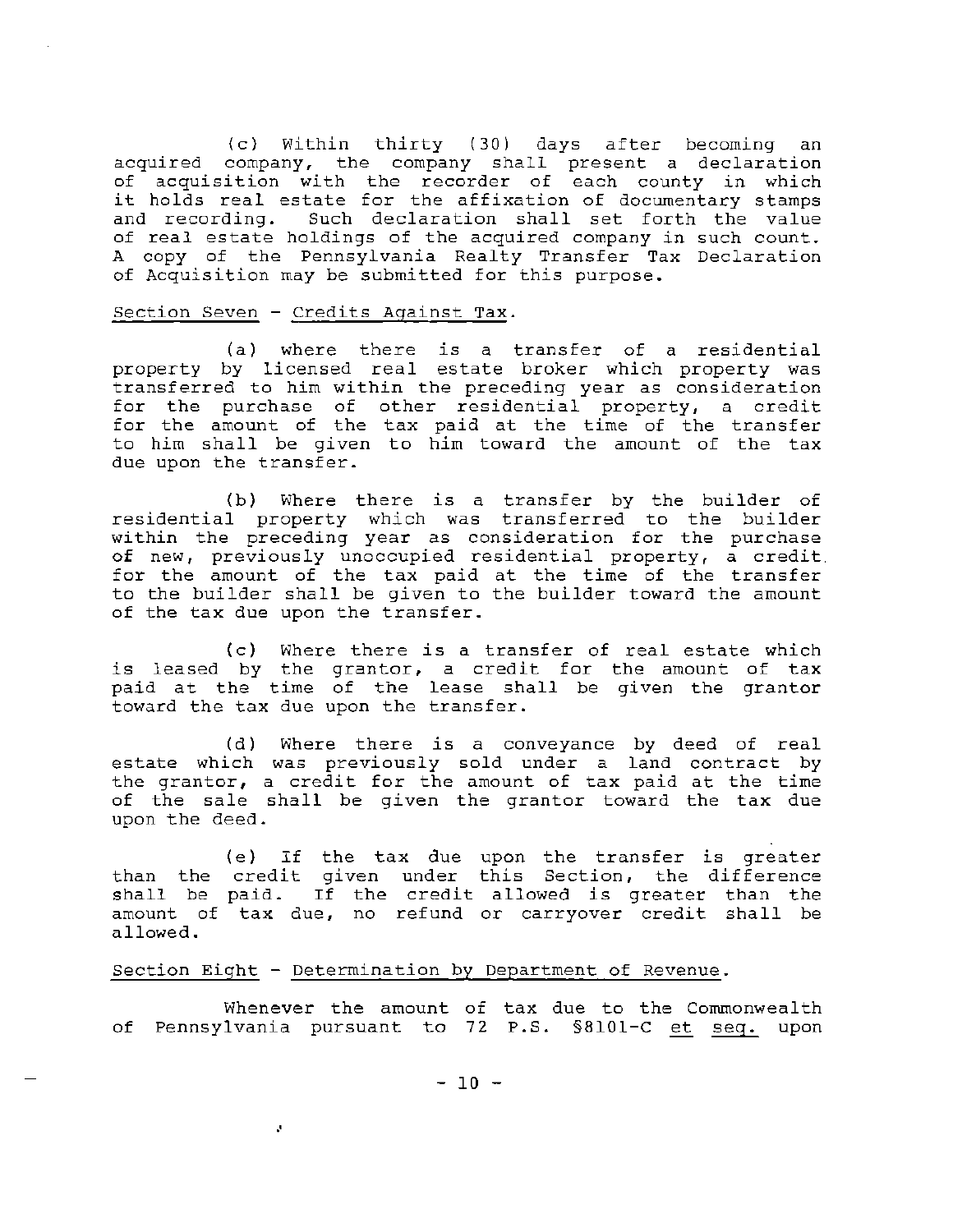final determination, redetermination or review by the Departermar accermination, redecermination of feview by the bepart-<br>ment of Revenue, is more than the amount actually paid to the Commonwealth on account thereof, such amount, including all interest or penalties thereon, shall be deemed to be the amount due and payable to the Township pursuant to this Ordinance and shall be collectable by the Recorder of Deeds upon rerecording as hereinafter provided. If the amount of such tax as finally determined is less than the amount actually paid, then upon application to the Township together with proof of payment and final determination by the Department of Revenue, the Township shall refund such portion of the overpayment that the Township actually received. All applications for refunds must be received by the Township within two ( 2) years of the date of payment for which a refund is requested.

# Section Nine - Extension of Lease.

In determining the term of a lease, it shall be presumed that a right or option to renew or extend a lease will be exercised if the rental charge to the lessee is fixed<br>or if a method for calculating the rental charge is if a method for calculating the rental charge is established.

# Section Ten - Proceeds of Judicial Sale.

The tax herein imposed shall be fully paid, and have priority out of the proceeds of any judicial sale of real estate before other obligation, claim, lien judgment, estate or costs of the sale and of the writ upon which the sale is made except the state realty transfer tax, and the sheriff, or other officer, conducting said sale, shall pay the tax herein imposed out of the first moneys paid to him in connection therewith. If the proceeds of the sale are insufficient to pay the entire tax herein imposed, the purchaser shall be liable for the remaining tax.

# Section Eleven - Duties of Recorder of Deeds.

V.

r<br>1930<br>1930

(a) As provided in 16 P.S. §11011-6, as amended by Act of July 7, 1983 (P.L. 40, No. 21), the Recorder of Deeds shall be the collection agent for the local realty transfer tax, including any amount payable to the Township based on a redetermination of the amount of tax due by the Commonwealth of Pennsylvania of the Pennsylvania realty transfer tax, without compensation from the Township.

{b) In order to ascertain the amount of taxes due when the property is located in more than one political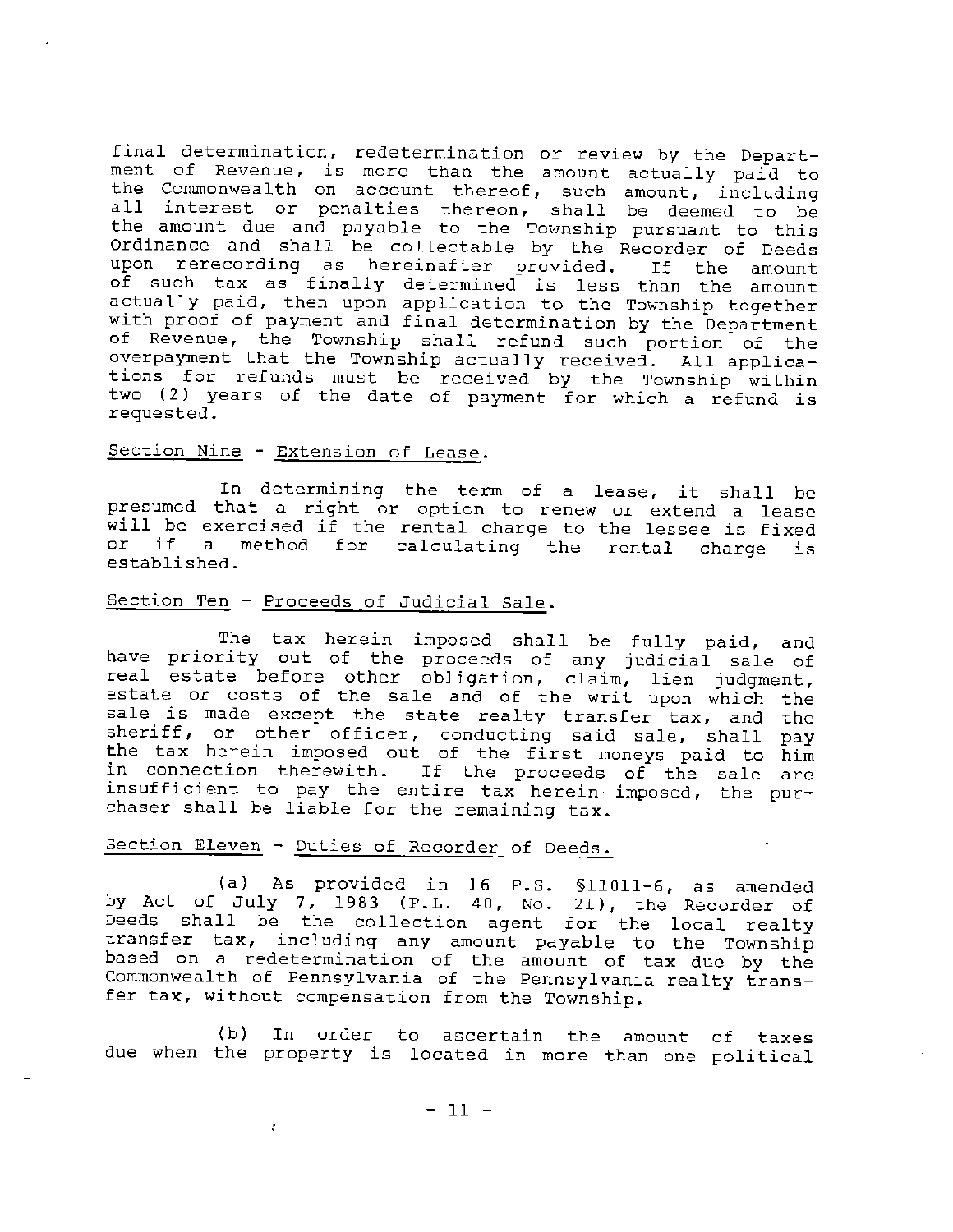subdivision, the recorder shall not accept for recording such a deed unless it is accompanied by a statement of value showing what taxes are due each municipality .

( c) On or before the tenth {10th) of each month, the recorder shall pay over to the Township all local realty the recorder shall pay over to the rownship all local realty<br>transfer taxes collected, less two percent (2%) for use of the county , together with a report containing the information as is required by the Commonwealth of Pennsylvania in reporting<br>collections of the Pennsylvania realty transfer tax. The collections of the Pennsylvania realty transfer tax. two percent (2%) commission shall be paid to the county.

(d) Upon a redetermination of the amount of realty transfer tax due by the Commonwealth of Pennsylvania, the recorder shall rerecord the deed or record the additional realty transfer tax form only when both the state and local amounts and a rerecording or recording fee has been tendered .

#### Section Twelve - Statement of Value.

Every document lodged with or presented to the Recorder of Deeds for recording, shall set forth therein and as a part of such document the true, full and complete value thereof, or shall be accompanied by a statement of value executed by a responsible person connected with the transaction showing such connection and setting forth the true, full and complete value thereof or the reason, if any, why such document is not subject to tax under this article. A copy of the Pennsylvania Realty Transfer Tax Statement of Value may be submitted for this purpose. The provisions of this subsection shall not apply to any excludable real estate transfer which are exempt from taxation based on family relationship. Other documents presented for the affixation of stamps shall be accompanied by a certified copy of the document and statement of value executed by a responsible person connected with the transaction showing such connection and setting forth the true, full and complete value thereof or the reason, if any, why such document is not subject to tax under this ordinance.

## Section Thirteen - Civil Penalties.

 $\bar{\phantom{a}}$ 

(a) If any part of any underpayment of tax imposed by this article is due to fraud, there shall be added to the tax an amount equal to fifty percent (50%) of the underpayment.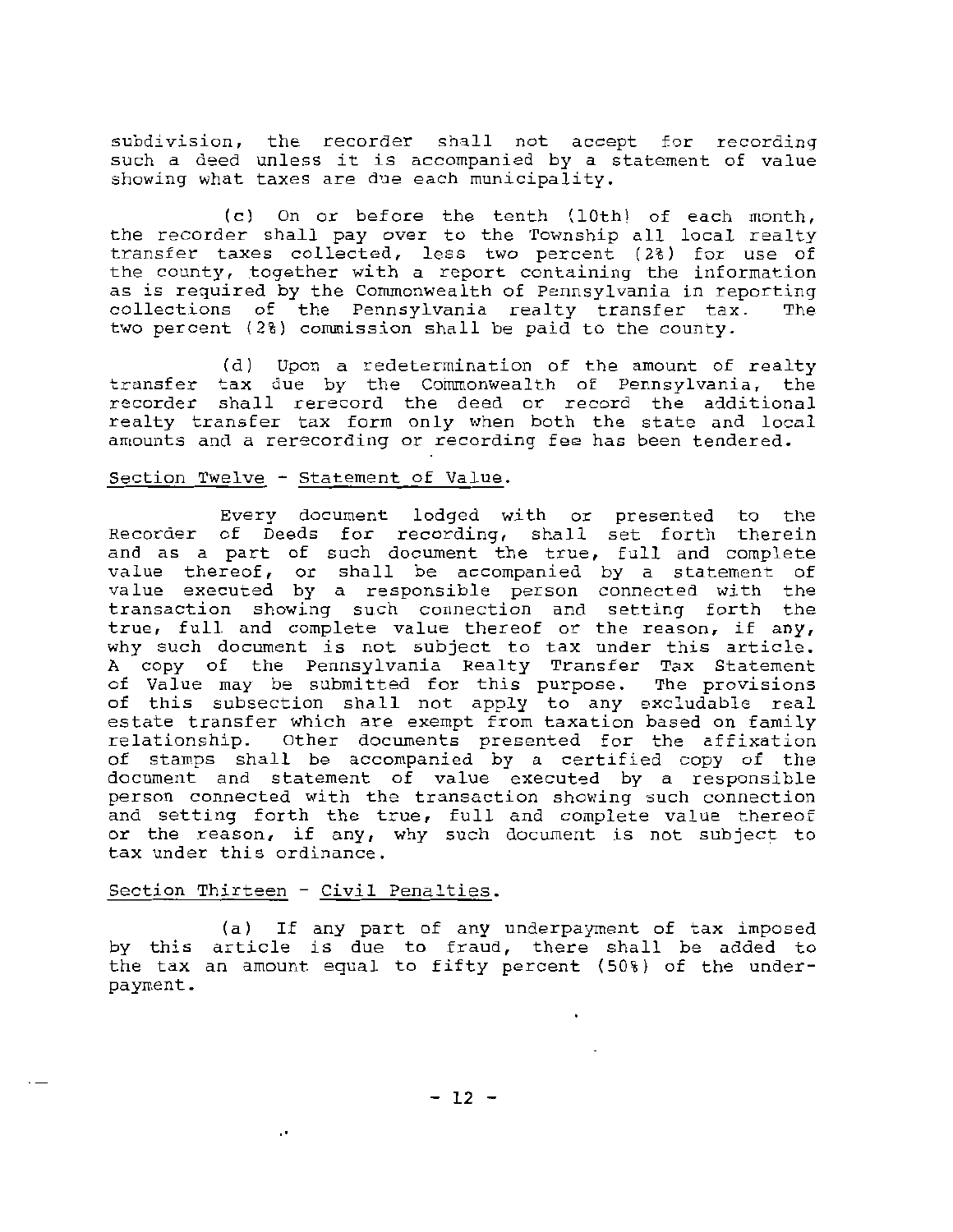(b) In the case of failure to record a declaration required under this article on the date prescribed therefor, unless it is shown that such failure is due to reasonable cause, there shall be added to the tax five percent  $(5*)$ of the amount of such tax if the failure is for not more than one (1) month, with an additional five percent (5%) for each additional month or fraction thereof during which such failure continues, not exceeding fifty percent (50%) in the aggregate.

## Section Fourteen - Lien .

The tax imposed by this Ordinance shall become a lien upon the lands, tenements, or hereditaments, or any interest therein, lying, being situated, wholly or in part within the boundaries of the Township, which lands, tenements, hereditaments, or interest therein, are described in or conveyed by or transferred by the deed which is the subject of the tax imposed, assessed and levied by this ordinance, said lien to begin at the time when the tax under this Ordinance is due and payable, and continue until discharge by payment, or in accordance with the law, and the solicitor is authorized to file a municipal or tax claim in the Court of Common Pleas of Bucks County, in accordance with the provisions of the Municipal Claims and Liens Act of 1923, 53 P.S. §7101 et seq., its supplements and amendments.

## Section Fifteen - Enforcement.

All taxes imposed by this Ordinance together with interest and penalties prescribed herein, shall be recoverable as other debts of like character are recovered.

#### Section Sixteen - Regulations.

The Tax Collector of the Township is charged with enforcement and collection of tax and is empowered to promulgate and enforce reasonable regulations for enforcement and collection of the tax. The regulations which have been promulgated by the Pennsylvania Department of Revenue under 72 P.S.  $$8101-C$  et  ${seq.}$ , to the extent they are applicable, are incorporated into and made a part of this Ordinance.

## Section Seventeen - Severability.

Should any section, subsection, sentence, clause or phrase of this Ordinance be declared invalid by a court of competent jurisdiction, such decision shall not affect